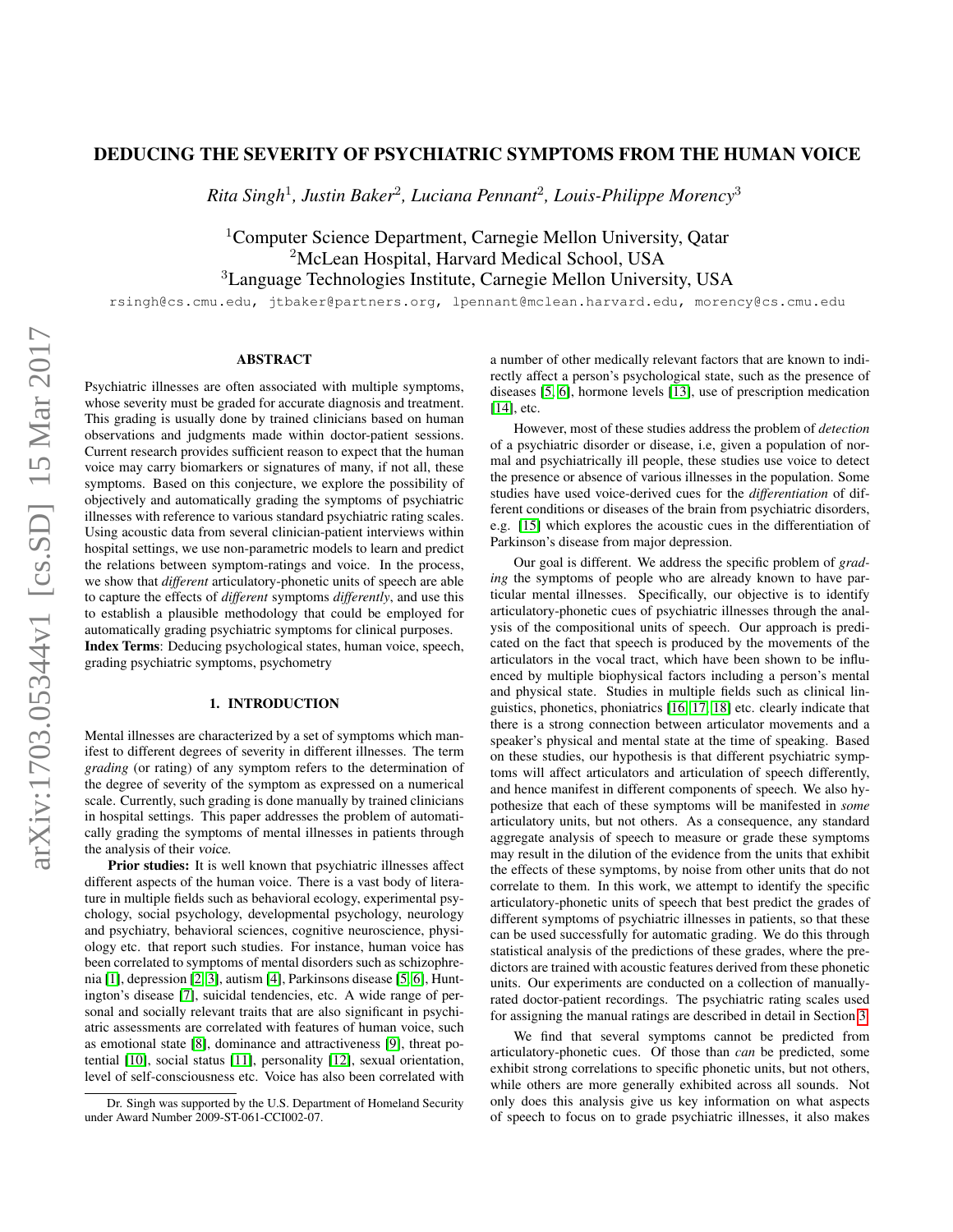it possible to further hypothesize the effect of these illnesses on specific components of the speech production mechanism which may potentially assist in diagnoses and further understanding of the physical manifestations of these psychiatric illnesses.

## 2. ARTICULATORY PHONETIC CONNECTIONS TO THE SPEAKER'S MENTAL STATE

Human voice is produced when the vocal tract induces a transformation of aerodynamic energy to acoustic energy. Several articulators play a key role in this, such as the teeth, lips, hard palate, soft palate (velum), alveolar ridge, tongue (front, back or middle/sides, i.e. apex, dorsum and laminus respectively), uvula, glottis, pharynx etc. In its basic form, and devoid of intelligible content, the sound produced in the vocal tract is an *excitation* signal that resonates within the chambers of the vocal tract. This *excitation* signal is further modulated into the sound patterns characteristic of speech by the physical movements of the articulators in the vocal tract. The movements change the shape and dimensions of the various resonant chambers of the vocal tract, causing time-varying resonance patterns in the acoustic signal. This sequence of resonance patterns in the acoustic signal is perceived as (often) intelligible speech by the listener. These resonance patterns characterize *phonemes*, which are considered to be the compositional units of speech from an articulatory-phonetic standpoint.

From an articulatory-phonetic perspective, phonemes are further divided into several categories and subcategories. Each of these categories is characterized by a canonical configuration of the articulators and the vocal tract. Each phoneme thus has a *locus*, which is an ideal configuration of the vocal tract necessary for its clear and complete enunciation by the speaker. In continuous speech, as one phoneme leads into another, the vocal tract changes shape continuously, moving from the locus of one phoneme to another. In reality, the loci are never completely achieved. In fact, the degree to which the articulators achieve these canonical configurations is highly characteristic of the speaker's natural healthy (or otherwise) movement abilities. Many studies that seek to identify a speaker's characteristics from voice take advantage of this fact, e.g [\[19,](#page-4-18) [20\]](#page-4-19).

In addition to this, we have evidence that articulator movements are affected by many factors that relate to the physical and mental state of the speaker [\[21,](#page-4-20) [22,](#page-5-0) [23,](#page-5-1) [24\]](#page-5-2). Many biophysical factors exert considerable influence on the human speech-production mechanism, including but not limited to physiological factors such as age, anthropometric factors such as body size, height, weight etc., a plethora of transient conditions such as intoxication, different diseases, psychological health etc. All of these factors can affect human voice by influencing parameters such as the size, tension and agility of the vocal cords, the length of the vocal tract, the power and resonance of the voice source, *i.e.* the lungs, the size and shape of the resonant cavities, muscle response in the vocal apparatus etc. The effect of different psychological illnesses on muscle agility and facial muscle movements has been demonstrated in many studies, and these studies do not exclude the involvement of muscles that move the articulators in the vocal tract. The vocal-tract biology is in fact highly likely to be affected by any factor that affects the biology of the rest of the body, and the effects are likely to manifest in the quality of the speech signal produced.

Following this line of reasoning, we expect that different categories of phonemes, which involve different sets of articulators in their production, are likely to be affected differently by a speaker's mental state. We also expect that different phoneme categories are likely to reflect the degree or severity of each symptom differently.

Our experiments are designed to explore the veracity of these statements. We use the same phoneme categorizations as described in [\[25\]](#page-5-3), wherein we have used an articulatory-phonetic approach for forensic applications. We describe these categorizations briefly below.

#### 2.1. Phoneme categorizations

In the English language, phonemes are divided into two broad categories – vowels and consonants, and two other categories that involve some intersections of these – semivowels and diphthongs. A full description of the articulatory-phonetic bases for these divisions is given in [\[25\]](#page-5-3). For our purpose, Fig. [2](#page-3-0) shows the key subcategories of consonants, narrowed to those typical of North American English only. Note that we do not study vowels for now, since these are more easily influenced by many factors such as accent, physical state etc. of the speaker, and any correlation that we deduce with mental symptoms may be heavily influenced or masked by these biases. On the other hand, past studies indicate that the consonants are less likely to be influenced [\[26\]](#page-5-4) by these issues, although not negligibly so.

Consonants are categorized based on voicing, manner of articulation, and articulator placement. Voicing refers to the activity of the vocal cords: a consonant is said to be *voiced* if the vocal cords vibrate during its production, and *unvoiced* if they do not. The categorization of the manner of articulation refers to the formation of vocal tract configurations that involve a) stoppage and release of airflow (*plosives*), b) turbulent airstream generation (*fricatives*), c) airflow obstruction with turbulent release (*affricates*), d) airflow obstruction and release through nasal cavity (*nasals*), e) airflow around the tongue (*liquids*), f) narrowed airflow between palate and tongue (*glides*). Finally, from an articulator placement perspective, based on location of the key articulators that play a role in their production, the phonemes subcategories we consider are: a) both lips (*bilabial*), b) lips and teeth (*labiodental*), c) upper and lower teeth (*interdental*), d) alveolar ridge (*alveolar*), e) hard and soft palate (*palatal*), f) velum (*velar*) and glottis (*glottal*).

### 3. RATING OF PSYCHIATRIC SYMPTOMS

<span id="page-1-0"></span>Psychiatric illnesses are often accompanied by symptoms that can be subjectively evaluated by clinicians. The degree to which each symptom is exhibited by an individual is indicated quantitatively by rating it on one of several psychiatric rating scales that are widely accepted by the medical community.

The Brief Psychiatric Rating Scale (BPRS) is one such scale [\[27\]](#page-5-5). BPRS comprises a set of 24 symptoms, all or a subset of which may be scored in any specific psychiatric evaluation. The ratings for each symptom range from 1-7, and the standard practice is to assign integer values within this range. The original set of symptoms included under the BPRS scale are shown in Table [1.](#page-3-1) Since its inception, modified versions of BPRS have been proposed and used, e.g. [\[28\]](#page-5-6). The Montgomery-Asberg Depression Rating Scale (MADRS) comprises a set of ten diagnostic symptoms that quantify the severity of depressive episodes in patients with mood disorders. The rating is assigned in recommended scale-steps: 0,2,4 and 6 or between these: 1,3,5. Higher scores indicate increasing severity of depressive symptoms.

The Positive and Negative Syndrome Scale (PANSS) comprises 32 symptoms. These are rated 1-7 (1:absent, 2:minimal, 3:mild, 4:moderate, 5:moderate-severe, 6:severe, 7:extreme).

Symptoms included under the BPRS, MADRS and PANSS scales are shown in Table [1.](#page-3-1) In our experiments, we use an addi-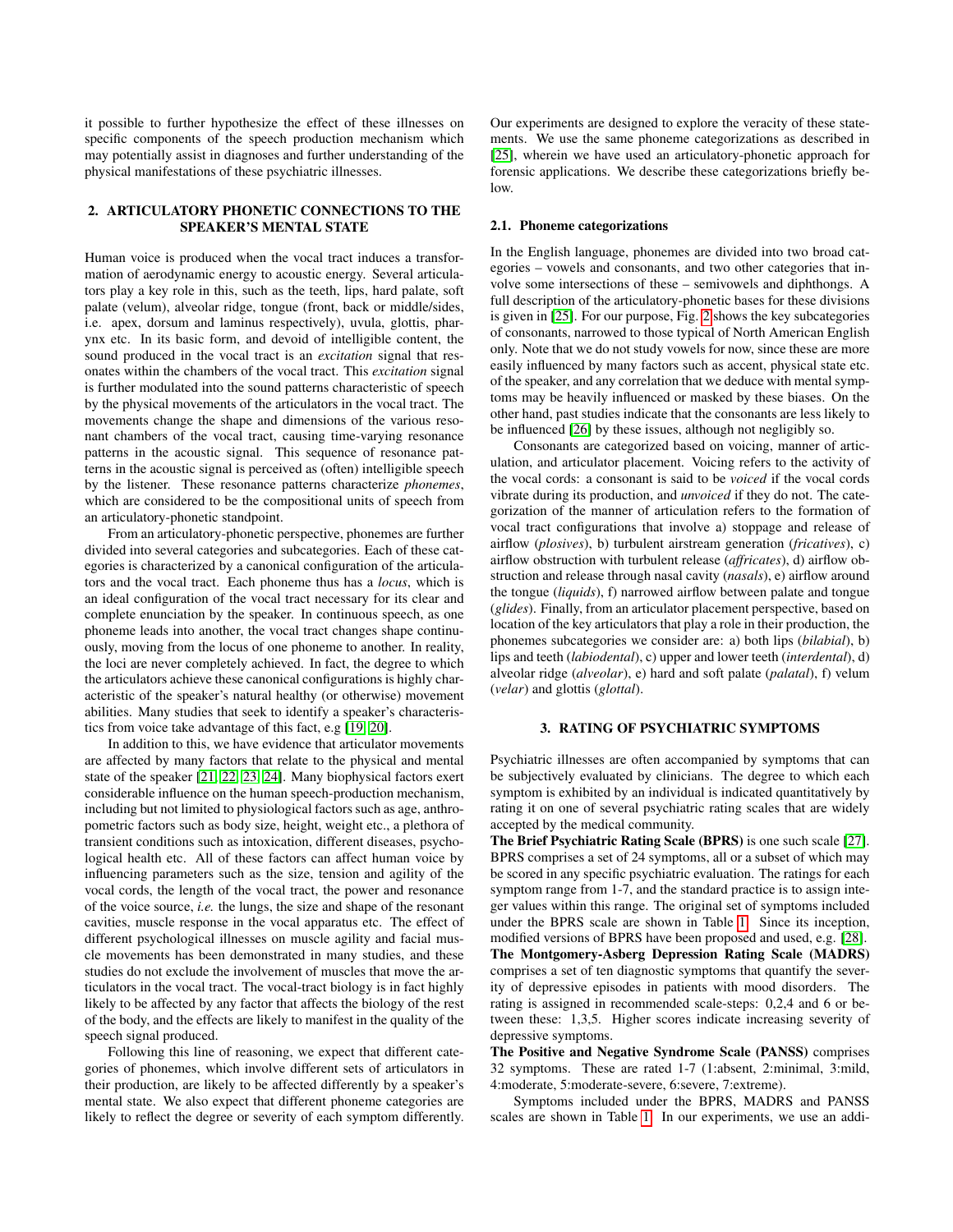tional set of two cumulative ratings listed as P01 and P02 under the PANSS scale.

### 4. LEARNING VOICE-RATING RELATIONSHIPS

#### 4.1. Feature representation

The conventional approach to representing speech signals is to use Mel-frequency Cepstral Coefficients (MFCC), which describe the smoothed envelope of the speech spectrum against a perceptuallywarped frequency axis. Measurements are typically taken on short 25ms analysis windows, 100 times per second. In recent studies [\[29\]](#page-5-7) we have shown that MFCCs are ineffective at capturing the contributions of key physical attributes of the speaker, namely sub-glottal resonances, and have proposed an alternate characterization of the signal based on high-resolution autoregressive (AR) modeling that shows superior performance in the extraction of speakers' physical attributes from the speech signal. In this work we use the AR-modelbased features proposed in [\[29\]](#page-5-7) to represent the speech signal. The speech signal is upsampled and a 128-order AR model is estimated from it using Burg's maximum entropy method [\[30\]](#page-5-8). A 64-point log spectrum spanning a uniformly spaced range of frequencies from 20Hz-6400Hz is obtained from the AR model. These feature vectors are subsequently used for all our analysis.

## 4.2. Modeling the relationships between articulatory-phonetic units and symptoms

We segment the speech into its constituent phonemes using an automatic speech recognition system modified explicitly for this task to yield high-accuracy segmentation. The rating of psychiatric symptoms is not expected to be linearly related to acoustic features, and hence linear regression models, and features such as correlations and  $R<sup>2</sup>$  values, that capture linear relationships between predictor and dependent variables, are unsuitable for our purpose. Instead, for each symptom, we train a non-parametric regression model to predict the rating from the acoustic features. This results in as many rating predictors for each symptom as there are phonemes in the ensemble. We quantify the relationship between the acoustic features and the symptom rating through the *correlation* between the predictions made by the model and the symptom rating assigned by the psychiatrist. For our experiments we use Random Forest (RF) regression [\[31\]](#page-5-9), which has been shown to be effective for such studies [\[32\]](#page-5-10). In our experiments RF regression was observed to result in more accurate predictions (as measured by absolute error between the true and predicted symptom ratings) and better correlations than other models such as support-vector regression, K-nearest-neighbor models, Kernel regression etc.

## 4.3. Phoneme selection and statistical significance

Any phoneme in which the correlation between the predicted and true values of a symptom exceeds 0.2 is deemed to be predictive of that symptom. To eliminate incidental correlations, a statistical significance test is conducted to further restrict the selection. The statistical significance of the computed correlations between predicted and actual values is determined using a  $t$ -test [\[33\]](#page-5-11). We note that our data actually occur in groups – predictions from all instances of a phoneme by a given speaker may be expected to cluster together more closely than predictions from other speakers. Thus, the data do not exactly correspond to the assumptions made by the t-test, and the  $P$  values reported by the  $t$ -test may be optimistic. In order to compensate for this, we use P value thresholds of 0.001 and 0.0001 to report results. Thus, all reported correlations, even if low, have high confidence.

#### 5. EXPERIMENTAL RESULTS

Our experimental data comprise speech recordings from 16 patientdoctor interactions, each an hour or longer in duration. The patients were not heavily accented and spoke variations of North American English. Nevertheless, since we did not normalize for accents, and it is known that vowels are relatively more influenced by accent variations, we decided to exclude vowels from our current study. The data were hand-transcribed carefully, with all speech and non-speech events, including breaths, coughs, throat-clearing etc. marked. The CMU sphinx-3 continuous speech ASR system, trained on North American English, was used to accurately extract phonemes from the conversations. For maximum accuracy, the system was acoustically adapted to each patient's speech separately. Before proceeding with the experiments, the resulting phoneme segmentations were manually checked and found to be extremely accurate. Each experwhich trained and tested a 100-tree RF-based rating predictor for one symptom using AR-spectral features derived from all examples of a single phoneme. Thus, in each sub-experiment, all instances of the phoneme in consideration were collated across the ensemble of 16 patient recordings. This resulted in a working set of several tens to thousands of instances of each phoneme. Following this, a 16-fold cross-validation experiment was performed on the set where, in each fold, a specific RF predictor was trained on data from 15 speakers and tested on the  $16^{th}$ . All 66 psychiatric symptoms listed in Table [1](#page-3-1) were evaluated in this manner. The phoneme set comprised 50 phonemes, of which 24 were consonants and 10 were filler sounds such as the locutions "UM" and "UH", breath, throat-clearing etc. Since there were only 16 patients in the dataset, ratings for all symptoms did not fully span the available range of ratings prescribed in the corresponding scales. Table [1](#page-3-1) also shows the maximum value of the rating for each symptom found in our dataset.

Phoneme-level analysis: 29 symptoms across the three scales did not show any correlation to the acoustic signal. These are indicated in Table [1.](#page-3-1) Of the remaining predictable symptoms, Fig. [1](#page-3-2) shows the symptoms that are most strongly predictable from each of the consonant and filler sounds listed. Phonemes for which the correlation between the predicted and true values of symptoms exceeded 0.2 with a P value no greater than 0.001 were selected for this figure. Note that not all consonants were predictive of symptoms. Some consonants do not appear in this list at all. For a full list of consonants, see Fig. [2,](#page-3-0) which also shows the

the *averaged* predictions from the dominant consonant categories that were generated from the ensemble of most predictive consonants. Here a tighter P-value threshold of 0.0001 was used to select the consonants.

## 6. CONCLUSIONS

The phoneme (and articulator)-specificity in the exhibition of symptoms, can lead to interesting hypotheses: *e.g.* some symptoms are highly correlated with labiodental fricative sounds. Since these are produced by significant turbulence in the vocal tract, involving more precise articulation on the part of the speaker, we can conjecture that the associated symptoms cause more changes in these maneuvers. The distribution of the predictability of symptoms over articulatoryphonetic charts, as in Fig. [2,](#page-3-0) is useful in highlighting the specific patterns of these relationships. These may enable us to focus on specific physical manifestations of psychiatric symptoms in larger studies. Severl symptoms showed no acoustics-based predictability for any phoneme. There could be multiple reasons for this: a) there was no inter-annotator agreement performed for assigning the final ratings. which my question the accuracy of ratings. However, we note that the clinicians were highly skilled, and this is an unlikely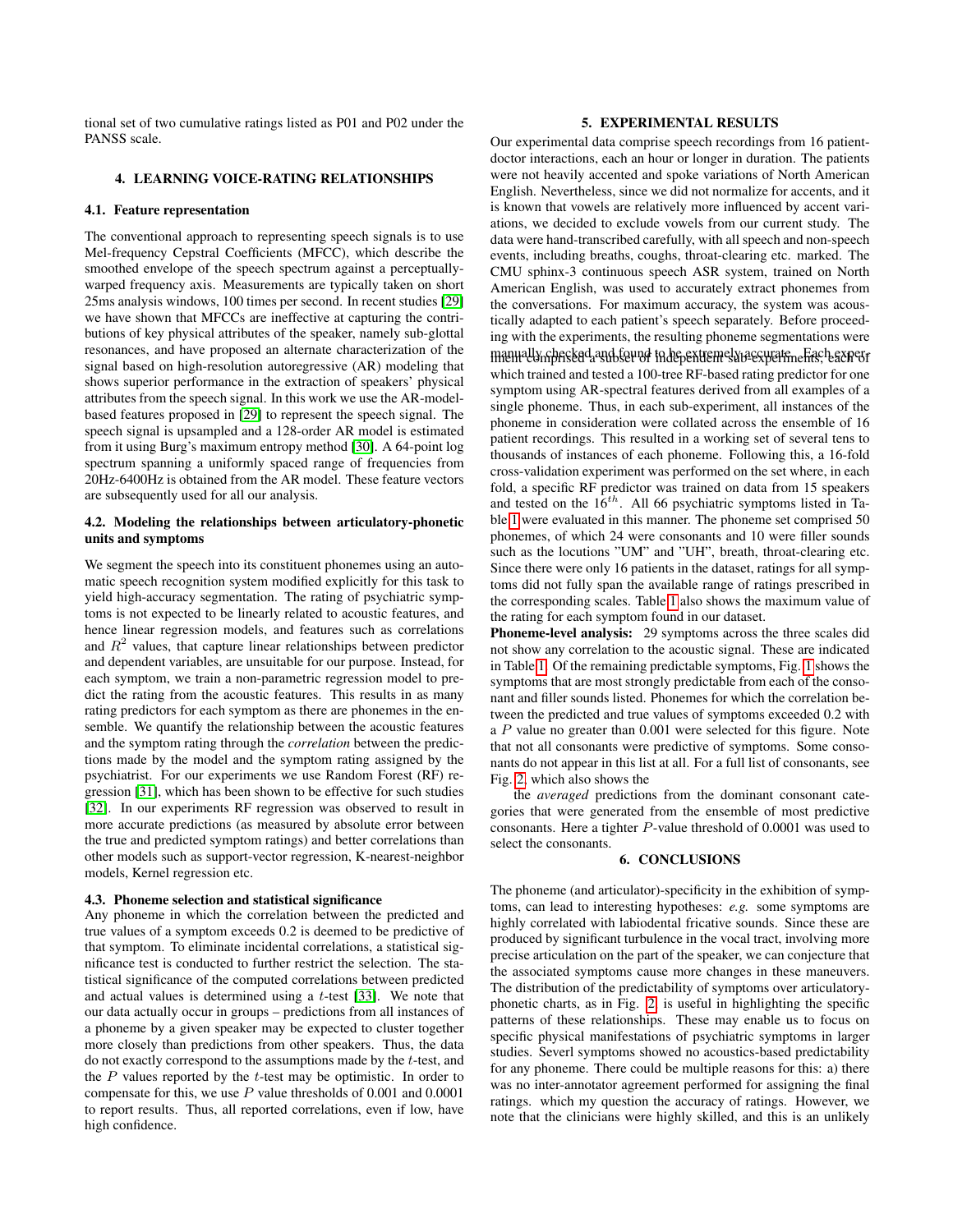| <b>PANSS</b>                               | 4 G7 Motor retardation             | 3 B13 Self-neglect                 |
|--------------------------------------------|------------------------------------|------------------------------------|
| 44 P01 General scale total                 | 3 G8 Uncooperativeness             | 2 B14 Disorientation               |
| 21 P02 Positive scale total                | 6 G9 Unusual thought content       | 4 B15 Conceptual disorganization — |
| 3 P1 Delusions                             | 3 G10 Disorientation -             | 3 B16 Blunted affect               |
| 4 P2 Conceptual disorganization —          | $4$ G11 Poor attention —           | 4 B17 Emotional withdrawal -       |
| 6 P3 Hallucinatory behavior                | 2 G12 Lack of judgment and insight | 3 B18 Motor retardation -          |
| 6 P4 Excitement                            | 3 G13 Disturbance of volition      | $4B19$ Tension —                   |
| 7 P5 Grandiosity —                         | 2 G14 Poor impulse control         | 4 B20 Uncooperativeness            |
| 5 P6 Suspiciousness/persecution            | 4 G15 Preoccupation —              | 6 B21 Excitement                   |
| 5 P7 Hostility                             | 4 G16 Active social avoidance —    | 4 B22 Distractability —            |
| 5 N1 Blunted affect —                      | <b>BPRS</b>                        | 6 B23 Motor hyperactivity          |
| 5 N2 Emotional withdrawal —                | 2 B1 Somatic concerns —            | 3 B24 Mannerisms and posturing —   |
| 3 N3 Poor rapport                          | $5B2$ Anxiety —                    | <b>MADRS</b>                       |
| 4 N4 Passive/apathetic social withdrawal   | 6 B3 Depression                    | 6 M1 Apparent sadness              |
| 3 N5 Difficulty in abstract thinking —     | 5 B4 Suicidality                   | 5 M2 Reported sadness              |
| 4 N6 Lack of spontaneity/conversation flow | 5 B5 Guilt                         | 4 M3 Inner tension                 |
| 5 N7 Stereotyped thinking -                | 3 B6 Hostility                     | 4 M4 Reduced sleep                 |
| 3 G1 Somatic concern —                     | 6 B7 Elated Mood                   | 2 M5 Reduced appetite -            |
| $5 G2$ Anxiety —                           | 6 B8 Grandiosity                   | 4 M6 Concentration difficulties —  |
| 5 G3 Guilt feelings                        | 5 B9 Suspiciousness —              | $4$ M7 Lassitude $-$               |
| $5$ G4 Tension $-$                         | 6 B10 Hallucinations               | 4 M8 Inability to feel —           |
| 3 G5 Mannerisms and posturing -            | 6 B11 Unusual thought content      | 5 M9 Pessimistic thoughts -        |
| 6 G6 Depression                            | 5 B12 Bizarre behavior             | $5$ M10 Suicidal thoughts —        |

<span id="page-3-1"></span>Table 1. Symptoms included in the BPRS, PANSS and MADRS scales. The format within each cell of this table is [N C D] where N is the maximum assigned rating observed within the data studied , C is the code name for each symptom, and D is it's descriptive name. Symptoms that were not found to be predictable by any phoneme have been marked with – . Note that the allowed ranges are from 1-7 for BPRS (B\*), 0-6 for MADRS ( $M^*$ ) and 1-7 for PANSS ( $P^*$ , $N^*$ , $G^*$ ).



<span id="page-3-2"></span>Fig. 1. Symptoms predicted by different consonants and the filler sounds BR: Breath, UH: uuuh.. and UM: uuum...

| <b>Symptom</b> | Most predictive consonant categories            |  |
|----------------|-------------------------------------------------|--|
| B6             | Labiodental, Palatal, Alveolar, Bilabial, Velar |  |
| <b>B11</b>     | Labiodental, Alveolar, Interdental              |  |
| G8             | Labiodental, Palatal, Alveolar, Interdental     |  |
| M4             | Interdental, Bilabial, Velar, Alveolar          |  |
| P6             | Glottal, Alveolar, Velar                        |  |

Table 2. Symptoms predicted by different consonant-categories based on their place of articulation, in decreasing order of correlation. Only categories with P-values < 0.001 are reported.

cause; b) there are underlying correlations, but due to the paucity of data they did not surface in this analysis; c) there are truly no correlations between the spectral properties of the acoustic signal and these symptoms. We do not have enough data within this study to validate or disprove any of these conjectures.



<span id="page-3-0"></span>Fig. 2. Most predictive consonants ( $P$ -value < 0.0001) for 4 symptoms: BPRS B6 Hostility/ Animosity/Contempt (shaded blue), PANSS G14 Poor Impulse Control (within ellipse), PANSS G8 Uncooperativeness (within pentagon), MADRS M4 Reduced Sleep (within dotted rectangle)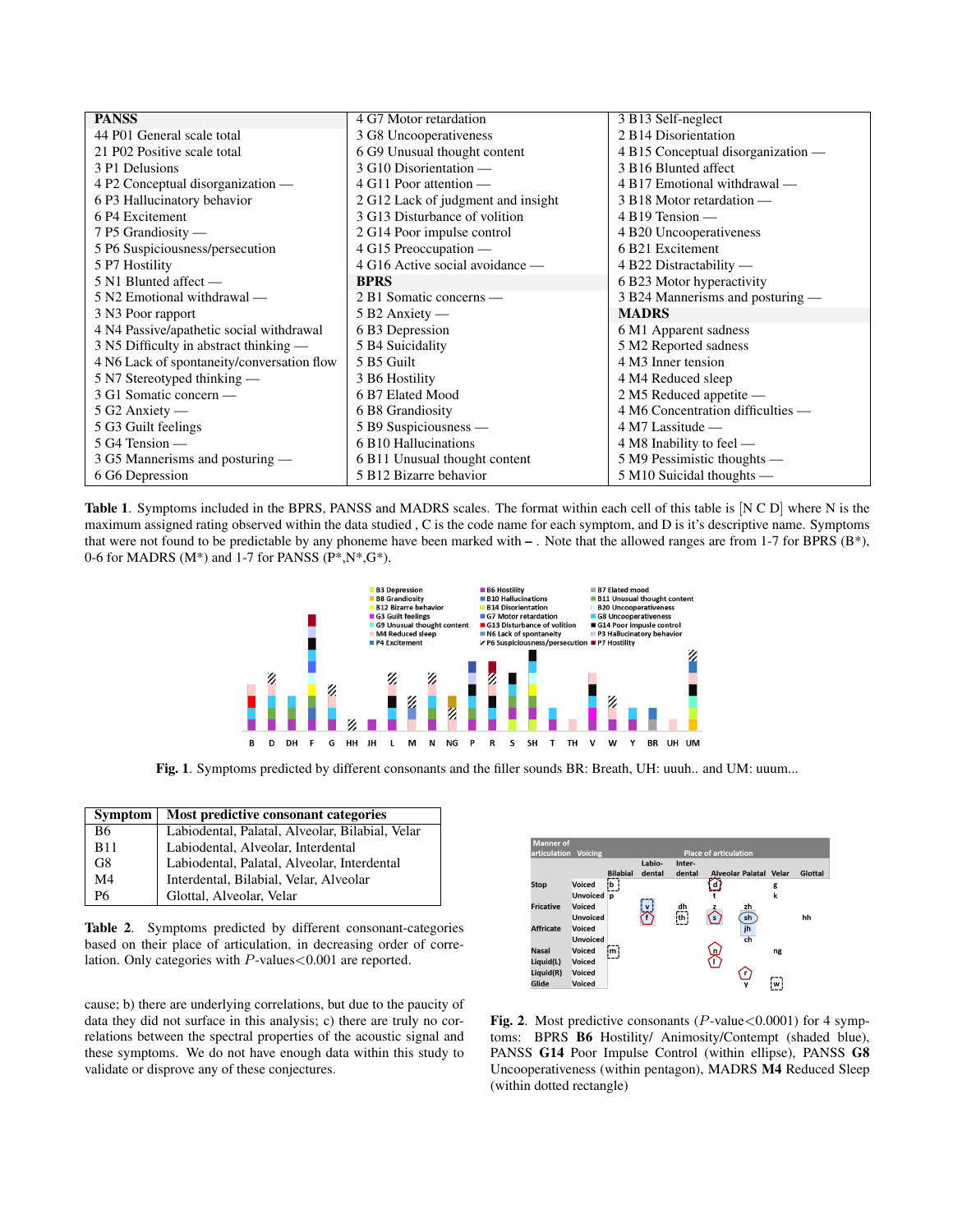#### 7. REFERENCES

<span id="page-4-0"></span>[1] S. D'Arcy, V. Rapcan, and R. Reilly, "Acoustic and temporal analysis of speech: A potential biomarker for schizophrenia," *Medical Engineering and Physics*, vol. 32, no. 9, pp. 1074– 1079, 2010.

<span id="page-4-1"></span>[2] E. Schwarz and S. Bahn, "Biomarker discovery in psychiatric disorders," *Electrophoresis*, vol. 29, no. 13, pp. 2884–2890, 2008.

<span id="page-4-2"></span>[3] A. Vogel, "Vocal acoustic biomarkers of depression severity and treatment response," *Biological Psychiatry*, vol. 70:7, pp. 580–587, 2012.

<span id="page-4-3"></span>[4] L. Hack, "Voice as biomarker: Using vocalizations to screen for Autism," *Contemporary Pediatrics*, April 2014.

<span id="page-4-4"></span>[5] J. Proena, A. Veiga, S. Candeias, J. Lemos, C. Janurio, and F. Perdigo, *Characterizing Parkinson's Disease Speech by Acoustic and Phonetic Features*. Springer, 2014, pp. 24–35.

- <span id="page-4-5"></span>[6] J. Rusz, R. Cmejla, H. Ruzickova, J. Klempir, V. Majerova, J. Picmausova, J. Roth, and E. Ruzicka, "Acoustic markers of speech degradation in early untreated Parkinson's disease," *Forum Acousticum*, vol. 61, no. 12.60, pp. 58.08–12.91, 2011.
- <span id="page-4-6"></span>[7] A. P. Vogel, C. Shirbin, A. J. Churchyard, and J. C. Stout, "Speech acoustic markers of early stage and prodromal Huntington's disease: A marker of disease onset?" *Neuropsychologia*, vol. 50, no. 14, pp. 3273–3278, 2012.
- <span id="page-4-7"></span>[8] C. E. Williams and K. N. Stevens, "Emotions and speech: Some acoustical correlates," *The Journal of the Acoustical Society of America*, vol. 52, no. 4B, pp. 1238–1250, 1972.
- <span id="page-4-8"></span>[9] C. R. Hodges-Simeon, S. J. Gaulin, and D. A. Puts, "Different vocal parameters predict perceptions of dominance and attractiveness," *Human Nature*, vol. 21, no. 4, pp. 406–427, 2010.
- <span id="page-4-9"></span>[10] D. A. Puts, C. L. Apicella, and R. A. Cárdenas, "Masculine voices signal men's threat potential in forager and industrial societies," *Proceedings of the Royal Society B: Biological Sciences*, p. rspb20110829, 2011.
- <span id="page-4-10"></span>[11] S. W. Gregory, B. E. Green, R. M. Carrothers, K. A. Dagan, and S. W. Webster, "Verifying the primacy of voice fundamental frequency in social status accommodation," *Language & Communication*, vol. 21, no. 1, pp. 37–60, 2001.
- <span id="page-4-11"></span>[12] G. W. Blood, B. W. Mahan, and M. Hyman, "Judging personality and appearance from voice disorders," *Journal of Communication Disorders*, vol. 12, no. 1, pp. 63–67, 1979.
- <span id="page-4-12"></span>[13] L. J. Seltzer, A. R. Prososki, T. E. Ziegler, and S. D. Pollak, "Instant messages vs. speech: hormones and why we still need to hear each other," *Evolution and Human Behavior*, vol. 33, no. 1, pp. 42–45, 2012.
- <span id="page-4-13"></span>[14] C. R. Watts and S. Early, "Corticosteroids: effects on voice," *Current opinion in otolaryngology & head and neck surgery*, vol. 10, no. 3, pp. 168–172, 2002.
- <span id="page-4-14"></span>[15] A. J. Flint, S. E. Black, I. Campbell-Taylor, G. F. Gailey, and C. Levinton, "Acoustic analysis in the differentiation of Parkinson's disease and major depression," *Journal of Psycholinguistic Research*, vol. 21, no. 5, pp. 383–399, 1992.
- <span id="page-4-15"></span>[16] S. A. Xue, G. J. P. Hao, and R. Mayo, "Volumetric measurements of vocal tracts for male speakers from different races," *Clinical linguistics & phonetics*, vol. 20, no. 9, pp. 691–702, 2006.
- <span id="page-4-16"></span>[17] M. P. Rastatter, R. A. McGuire, J. Kalinowski, and A. Stuart, "Formant frequency characteristics of elderly speakers in contextual speech," *Folia Phoniatrica et Logopaedica*, vol. 49, no. 1, pp. 1–8, 1997.
- <span id="page-4-17"></span>[18] B. H. Story, I. R. Titze, and E. A. Hoffman, "The relationship of vocal tract shape to three voice qualities," *The Journal of the Acoustical Society of America*, vol. 109, no. 4, pp. 1651–1667, 2001.
- <span id="page-4-18"></span>[19] J. S. Allen, J. L. Miller, and D. DeSteno, "Individual talker differences in voice-onset-time," *The Journal of the Acoustical Society of America*, vol. 113, no. 1, pp. 544–552, 2003.
- <span id="page-4-19"></span>[20] R. Singh, J. Keshet, D. Gencaga, and B. Raj, "The relationship" of voice onset time and voice offset time to physical age," in *IEEE International Conference on Acoustics, Speech and Signal Processing (ICASSP)*. Shanghai, China, 2016.
- <span id="page-4-20"></span>[21] E. Farnetani and D. Recasens, "Coarticulation and connected speech processes," *The handbook of phonetic sciences*, pp. 371–404, 1997.